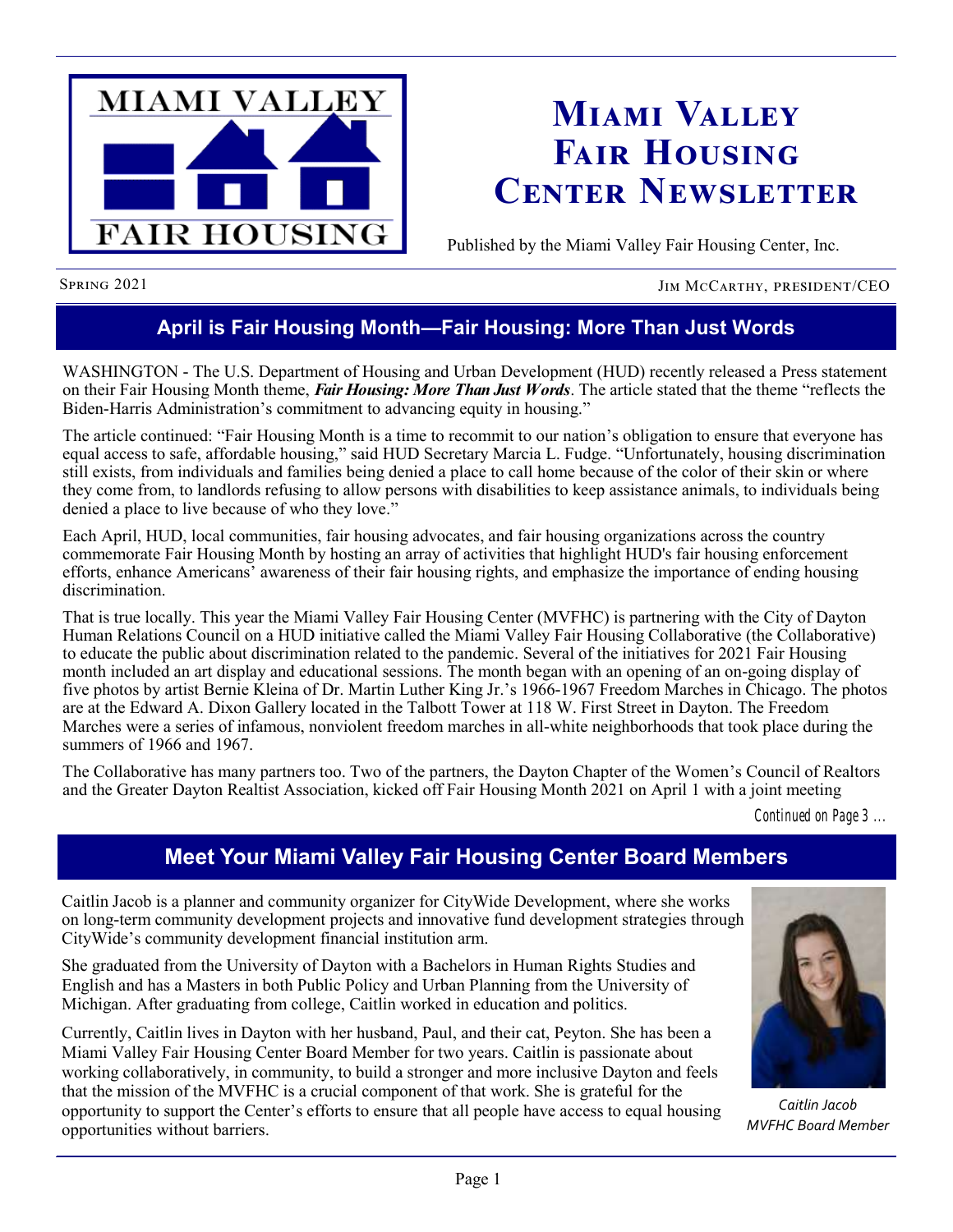## **People with a criminal history still have Civil Rights**

HUD and the General Counsel of the United States developed guidance in 2016 called: "Application of Fair Housing Act Standards to the Use of Criminal Records by Providers of Housing and Real Estate-Related Transactions." One part of this guidance reminds Landlords that they cannot discriminate against anyone, including people with a criminal history, based on federally protected classes of race, color, national origin, religion, sex, disability or the presence of children in a household known as familial status. HUD also supports the enforcement of protected classes enacted in local fair housing laws. Ohio protects ancestry and military status. The City of Dayton protects sexual orientation, age, gender identity/expression and marital status.

This excerpt from the 2016 Guidance about examples of violating the Fair Housing Act is revealing:

"Intentional discrimination in violation of the Act may be proven based on evidence that a housing provider rejected an Hispanic applicant based on his criminal record, but admitted a non-Hispanic White applicant with a comparable criminal record. Similarly, if a housing provider has a policy of not renting to persons with certain convictions, but makes exceptions to it for Whites but not African Americans, intentional discrimination exists."

Testing has shown that some leasing staff receiving applications for rentals coach white applicants with a criminal history on how to circumscribe their companies' policies on criminal history but do not coach minority applicants with comparable criminal histories. This can violate Fair Housing Laws prohibiting different terms and conditions in housing based on a protected class status of the applicant. People with criminal histories who think they have been discriminated against based on a protected class status, can call the Miami Valley Fair Housing Center at 937-223-6035 to have their situation reviewed.

### **The Use of Criminal Records when Screening Applicants**

The Department of Housing and Urban Development (HUD) has a long history of urging housing providers to conduct individual assessments of applicants in order to avoid engaging in conduct that discriminates based on race, color, religion, national origin, sex, disability and the presence of minor children in a household known as familial status. Some landlords have policies and procedures that are a "one size fits all" approach. This can have an adverse effect on vulnerable populations like people with disabilities, minorities, immigrants, and particularly, it can affect individuals with a criminal history. This is so important HUD and the General Counsel of the United States developed guidance in 2016 called: "Application of Fair Housing Act Standards to the Use of Criminal Records by Providers of Housing and Real Estate-Related Transactions".

The guidance discusses the importance of individualized assessments. For example, when a landlord goes the extra mile and listens to someone's story the guidance states: "individualized assessment of relevant mitigating information beyond that contained in an individual's criminal record is likely to have a less discriminatory effect than categorical exclusions that do not take such additional information into account." In other words, if we are to be a country of second chances, we have to act on it by listening to the story and not just looking at what is on paper.

Rather than having a blanket ban on all arrests, convictions, or felonies, the following is a better policy: Management reserves the right to refuse an applicant who poses a health or safety threat to other residents. Another best practice is to implement this sample policy: XYZ business conducts criminal background checks in order to make informed decisions about all applicants' suitability for tenancy.

"Informed Decisions" can use what HUD's 2016 guidance calls *"Relevant individualized evidence:"* such as:

- the facts or circumstances surrounding the criminal conduct;
- the age of the individual at the time of the conduct;
- evidence that the individual has maintained a good tenant history before and/or after the conviction or conduct; and
- evidence of rehabilitation efforts

*These articles were prepared by John Zimmerman, Vice President of the Miami Valley Fair Housing Center with some materials from HUD's Guidance found in this online document: [https://www.hud.gov/sites/documents/HUD\\_OGCGUIDAPPFHASTANDCR.PDF](https://www.hud.gov/sites/documents/HUD_OGCGUIDAPPFHASTANDCR.PDF)*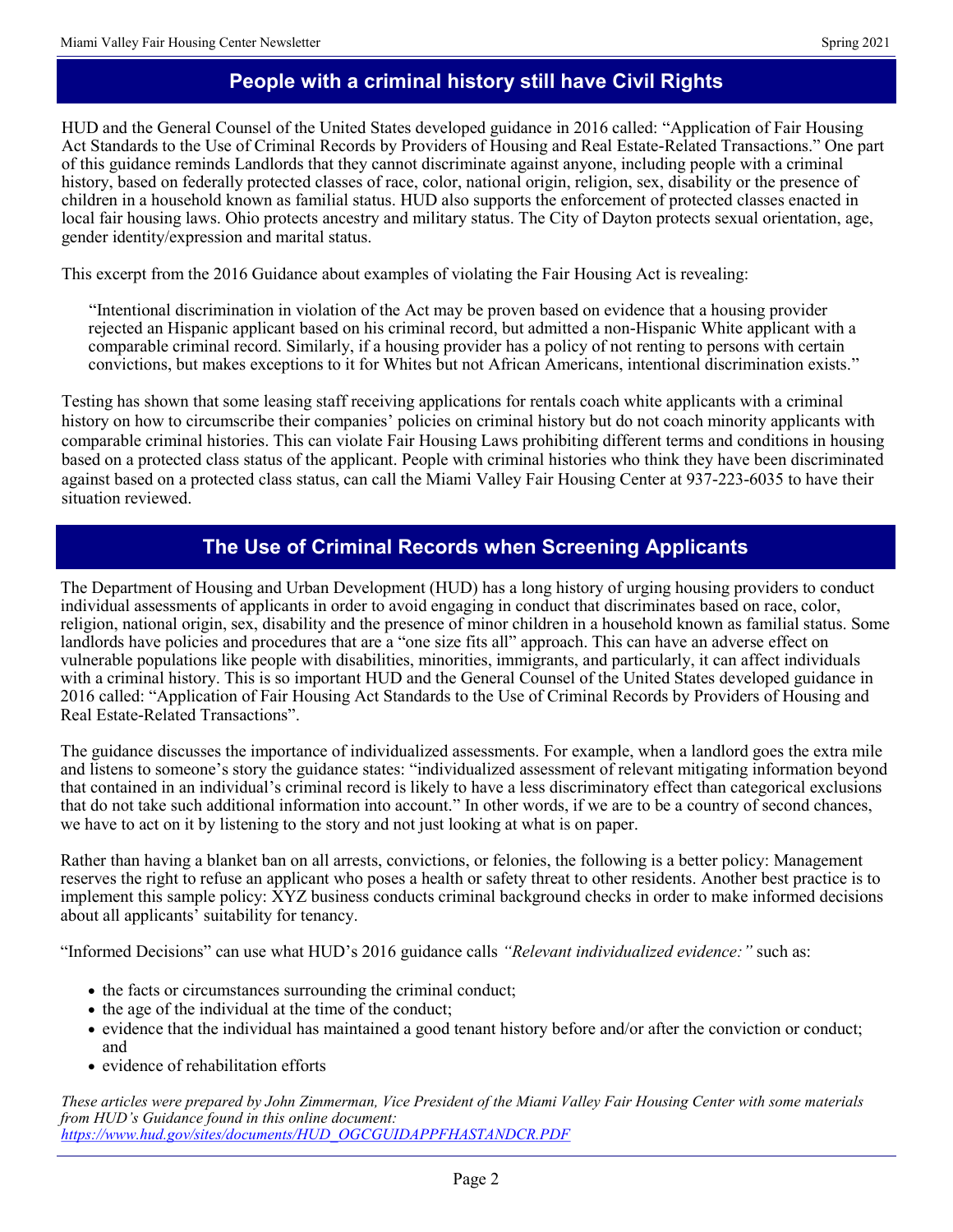## **Miami Valley Fair Housing Collaborative**

The Dayton Human Relations Council (HRC) and the Miami Valley Fair Housing Center (MVFHC) are the recipients of grants from the U. S. Department of Housing and Urban Development (HUD) to provide education and outreach to inform the Dayton and Miami Valley community of housing discrimination and unfair housing practices that may be related to the COVID-19 pandemic.

The education and outreach activities have included educational symposia, workshops, and webinars on various media platforms for the public and consumers at risk for COVID-19, conducting virtual information sessions on the intersection of fair housing and COVID-19 at Sinclair Community College in Dayton, and convening periodic fair housing information sessions on various virtual media platforms with landlords and housing industry representatives on Fair Housing issues related to COVID-19. There are plans to produce and distribute social media advertising on housing discrimination related to COVID-19.

Individuals, organizations and businesses seeking information on COVID-19 Fair Housing Issues can write John Zimmerman, Vice President of the Miami Valley Fair Housing Center, at [john.zimmerman@mvfhc.com](mailto:john.zimmerman@mvfhc.com) or call him at 937-223-6035. Mr. Zimmerman can assist with COVID-19 related educational issues such as scheduling an information session for a company's staff and/or adding a caller to the list of recipients that attend invitations to quarterly Collaborative meetings or the periodic  $4<sup>th</sup>$  Tuesday Lunch and Learns. Both of this forums give attendees opportunities to hear from representatives of the agencies that assist with utility/rent assistance, eviction and foreclosure issues, health initiatives around vaccines and testing, and from those assisting victims of fair housing discrimination.

#### *April is Fair Housing Month continued from page 1 ...*

featuring Collaborative staff speaking on COVID-19, Hate Crimes, and the National Association of Realtors efforts to combat COVID-19 housing discrimination and harassment. The Collaborative continued throughout the month with many events. To schedule an information session similar to this, call John Zimmerman, MVFHC Vice President at 937- 223-6035 or write him at  $\frac{\text{io}}{\text{h}}$  zimmerman $\omega$ mvfhc.com.

|                    | April 30 to May 9 Dayton Mall Home & Outdoor Living Expo                                                                                                             |
|--------------------|----------------------------------------------------------------------------------------------------------------------------------------------------------------------|
| May 25             | Miami Valley Fair Housing Collaborative, 4th Tuesday Lunch<br>& Learn. See attached flyer.                                                                           |
| June 5             | Dayton Pride Celebration on Courthouse Square                                                                                                                        |
| June 10            | <b>Symposium for Social Workers and Property Managers:</b><br>Removing Barriers for Women in Reentry 2021. Contact<br>john.zimmerman@mvfhc.com for more information. |
| July 11 to July 17 | <b>Montgomery County Fair</b>                                                                                                                                        |

#### **MVFHC Mission Statement**

The mission of the Miami Valley Fair Housing Center (MVFHC) is to eliminate housing discrimination and ensure equal housing opportunity for all people in our region, the State of Ohio, and nationally.

Specifically, the Miami Valley Fair Housing Center seeks to eliminate housing discrimination against all persons because of race, color, religion, national origin, sex, disability, familial status, or any other characteristic protected under state or local laws. In furthering this goal, MVFHC engages in activities designed to encourage fair housing practices through educational efforts; assists person who believe they have been victims of housing discrimination; identifies barriers to fair housing in order to help counteract and eliminate discriminatory housing practices; works with elected and government representatives to protect and improve fair housing laws; and takes all appropriate and necessary action to ensure that fair housing laws are properly and fairly enforced throughout our region, the State of Ohio, and nationally.

#### **MVFHC Vision Statement**

The Miami Valley Fair Housing Center recognizes the importance of "home" as a component of the American dream. We envision a country free of housing discrimination where every individual, group and community enjoys equal housing opportunity and access in a bias-free and open housing market. We envision a country where integrated neighborhoods are the norm, and private and public sectors guarantee civil rights in an open and barrierfree community committed to healing the history of discrimination in America.

#### **Miami Valley Fair Housing Center, Inc.**

505 Riverside Drive Dayton, OH 45405 Phone: 937-223-6035 E-mail: [info@mvfairhousing.com](mailto:info@mvfairhousing.com)



[www.mvfairhousing.com](http://www.mvfairhousing.com/)